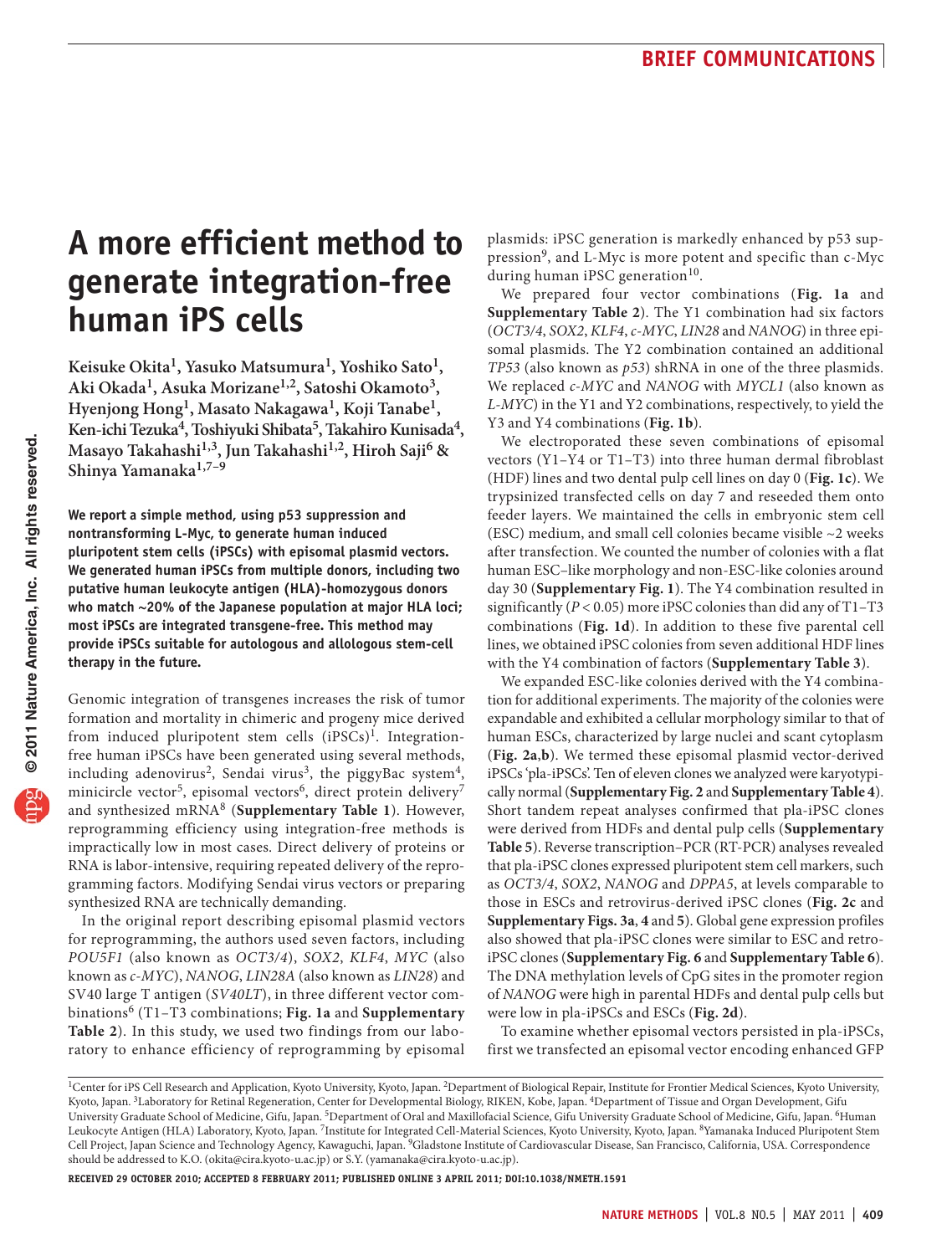### **brief communications**

<span id="page-1-0"></span>**Figure 1** | Establishment of human iPSCs. (**a**) Combinations of reprogramming factors and episomal vectors used in this study. (**b**) Episomal expression vectors in the Y4 combination. *CAG*, CAG promoter; *WPRE*, woodchuck hepatitis post-transcriptional regulatory element; and *pA*, polyadenylation signal. (**c**) Schematic of the pla-iPSC induction protocol. DMEM, Dulbecco's modified Eagle medium; FBS, fetal bovine serum; MSCGM, mesenchymal stem cell growth medium; bFGF, basic fibroblast growth factor. (**d**) Numbers of colonies per  $1.0 \times 10^5$  cells obtained with different combinations of reprogramming factors. Control, cells transduced with episomal vector encoding EGFP; MEF, mouse embryonic fibroblasts; SNL, mouse embryonic fibroblast cell line. Data are means  $\pm$  s.d. of numbers of ESC-like colonies obtained from 15 independent induction experiments using five cell lines. \*\*\*\**P* < 0.05 against T1, T2, T3 and control; \*\*\**P* < 0.05 against T1, T3 and control; \*\**P* < 0.05 against T1 and control; \**P* < 0.05 against control.



(EGFP) into fibroblasts and monitored fluorescence. Sixtyeight percent of the cells were fluorescent 1 week after transfection (**Supplementary Fig. 7**). However, the signal quickly decreased thereafter, and only 2.4% of cells were fluorescent 4 weeks after electroporation. Then we estimated the copy numbers of the episomal vectors in established pla-iPSC clones. We designed a PCR primer pair for *EBNA-1* sequence derived from Epstein-Barr virus to calculate the copy numbers of the

episomal vectors and another primer pair for the endogenous *FBXO15* locus to estimate the cell number. We detected ~200 copies of the episomal vectors per cell 6 d after transfection (**[Fig. 2e](#page-1-1)** and **Supplementary Fig. 3b**). In contrast, we detected no *EBNA-1* DNA in five of seven clones tested at passages 11–20 (~80–120 d after transfection). The remaining two clones contained ~0.001 and 2 copies, respectively. The latter clone likely had integrated the plasmid into a chromosome.



into dopaminergic neurons. Micrographs are immunostained for Tuj1 (**f**) and tyrosine hydroxylase (TH) (**g**). A merged image with nuclear staining using DAPI (**h**) is shown. Scale bars, 20 µm. (**i**,**j**) Differentiation of pla-iPS clone (454E-2) into retinal pigment epithelial cells. Scale bars, 100 µm (**i**) and 50 µm (**j**).

<span id="page-1-1"></span>**Figure 2** | Characterization of pla-iPSC clones. (**a**,**b**) Phase contrast images of an established pla-iPSC line. Scale bars, 1 mm (**a**) and 100 µm (**b**). (**c**) RT-PCR analyses for pluripotent cell markers. Total RNA was isolated from pla-iPSC clones established with the Y1 (clone 454B-1), Y2 (454C-2), Y3 (454D-1) or Y4 (454E-2, 451F-3, 457C-1 and 453F-2) combinations, from retrovirus-derived iPSC clones (retro-iPSC) and from ESC lines. In the lanes labeled *OCT3/4* and *SOX2*, PCR primers only detected endogenous gene expression; in the Ret-*OCT* lane, PCR primers specifically amplified the retroviral *OCT3/4* transgene. *GAPDH* was used as a loading control. As a negative control, *GAPDH* amplification was also performed without reverse transcription (no RT). Fibroblasts 4 d after electroporation of the Y4 mixture (HDF-elepo) and mouse embryonic fibroblast cell line (SNL) were used as other negative controls. (**d**) DNA methylation status of the *NANOG* promoter region in the indicated cell lines. Open and closed circles indicate unmethylated and methylated CpG dinucleotides, respectively. (**e**) Copy numbers of episomal vectors in pla-iPSC clones. Numbers in parentheses indicate passage number. Also shown are the estimated numbers of cells analyzed for each clone. Fibroblasts 6 d after electroporation of the Y4 combination were analyzed (fibro-d6) as a positive control. (**f**–**h**) Differentiation of pla-iPSC clone (454E-2)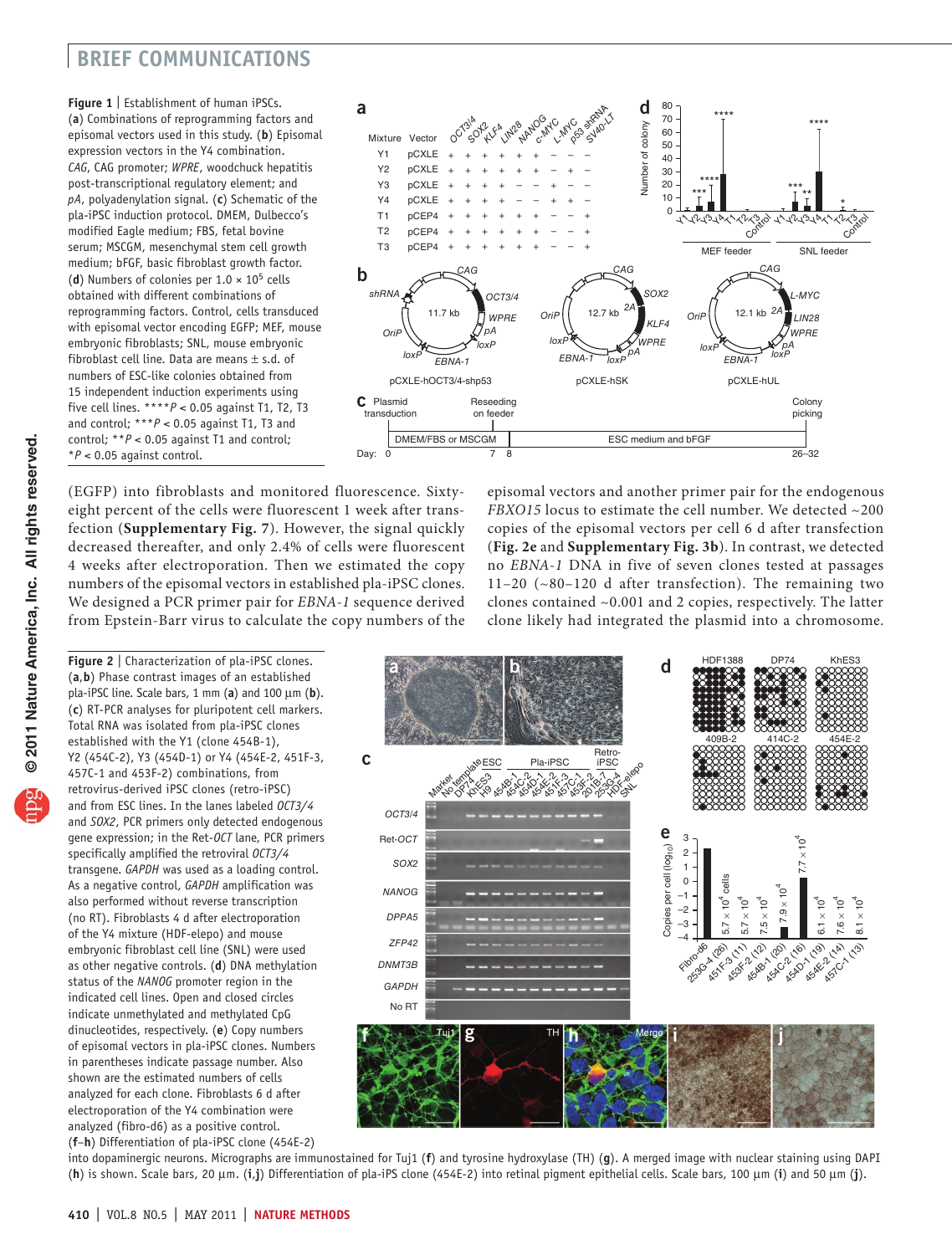### **brief communications**

These data demonstrated that the episomal vectors were spontaneously lost in the majority of pla-iPSC clones.

We examined the differentiation potential of pla-iPSCs *in vivo*. Injection of pla-iPSCs into the testes of immunodeficient mice yielded tumors within 3 months. Histological examination confirmed that these tumors were teratomas and contained tissues of all three germ layers, including neural epithelium, cartilage and gut-like epithelium (**Supplementary Fig. 8**).

We carried out directed differentiation of the pla-iPSCs into dopaminergic neurons *in vitro* (Online Methods). RT-PCR detected upregulation of *SOX1*, a marker of immature neural cells, and downregulation of *OCT3/4* 12 d after induction (**Supplementary Fig. 9a**). Immunostaining showed that the majority of cells expressed Nestin after 29 d, with some cells still proliferating and expressed Ki67 (**Supplementary Fig. 9b**–**e**). Clusters of Nestin-expressing cells expressed PAX6, and more mature cell clusters expressed tyrosine hydroxylase, a marker of dopaminergic neurons (**Supplementary Fig. 9f**,**g**). Tyrosine hydroxylase–expressing cells localized with the neural markers Tuj1 and MAP2ab, and the vesicular monoamine transporter VMAT2 (**[Fig. 2f](#page-1-1)**–**h** and **Supplementary Fig. 9h**–**l**). Therefore, pla-iPSCs have the potential to differentiate into dopaminergic neurons.

We also examined whether pla-iPSC clones differentiated into retinal pigment epithelial cells using a modified stromal cell– derived inducing activity method (Online Methods). Five of six pla-iPSC clones developed pigmented cell clusters after 30 d in conditioning medium of mouse PA6 stromal cells. The clusters grew and exhibited a squamous and hexagonal morphology, characteristic of retinal pigment epithelial cells (**[Fig. 2i](#page-1-1)**,**j**).

We examined the human leukocyte antigen (HLA) types of our dental pulp-derived iPSC lines. In a previous study only one HLA type had been detected in two dental pulp lines by a PCR– reverse sequence–specific oligonucleotide probe (rSSOP) proto-col<sup>[11](#page-3-10)</sup>: line DP74 had been typed as *HLA-A\*24*, –; *HLA-B\*52*, –; *HLA-DRB1\*15*, –, and line DP94 as *HLA-A\*11*, –; *HLA-B\*15*, –; *HLA-DRB1\*04*, - ('-' means no other allele was detected; **Supplementary Table 7**). We also typed these lines with two additional analyses. A PCR-rSSOP protocol optimized for the Japanese population typed line DP74 and its progeny iPSC lines (454E-2 and 457C-1) as *HLA-A\*24:02*, –; *HLA-B\*52:01*, –; *HLA-DRB1\*15:02*, –, and typed DP94 and its progeny iPSC line (453F-2) as *HLA-A\* 11:01*, –; *HLA-B\*15:01*, –; *HLA-DRB1\*04:06*, –. Sequence-based typing showed that the types of DP74 and DP94 were *HLA-A\* 24:02:01*, –; *HLA-B\*52:01:01*, –; *HLA-DRB1\*15:02:01*, – and *HLA-A\*11:01:01*, –; *HLA-B\*15:01:01*, –; *HLA-DRB1\*04:06:01*, –, respectively. The families of the donors of the two dental pulp lines could not be typed because the lines were established in an anonymous way. Therefore, it is not possible to formally conclude that these donors are homozygous for the HLA haplotypes. Nevertheless, the fact that three independent analyses detected only one type in each donor is indicative of homozygosity.

According to the HLA Laboratory database, frequencies of *HLA-A\*24:02*; *HLA-B\*52:01*; *HLA-DRB1\*15:02* and *HLA-A\*11:01*; *HLA-B\*15:01*; *HLA-DRB1\*04:06* haplotypes in the Japanese population are 8.5% and 1.3%, respectively ([http://www.hla.or.jp/](http://www.hla.or.jp/hapro_e/top.html) [hapro\\_e/top.html](http://www.hla.or.jp/hapro_e/top.html); **Supplementary Table 8**). Theoretically, iPSCs established from these two individuals match ~20% of all the combinations of 2,117 haplotypes in Japanese population. Indeed, pla-iPSC lines derived from lines DP74 and DP94 match 32 of 107



<span id="page-2-0"></span>**Figure 3** | Estimated coverage of the Japanese population by HLA homozygous donors. (**a**) Estimated cumulative coverage of the Japanese population by theoretical unique *HLA* homozygous donors at *HLA-A*, *HLA-B* and *HLA-DRB1* loci with four-digit specification. (**b**) Estimated numbers of donors required to identify individuals with unique HLA homozygous haplotypes.

donors[11](#page-3-10) at the three *HLA* loci (*HLA-A*, *HLA-B* and *HLA-DR*) with the two-digit specification (**Supplementary Table 7**).

Others previously estimated that iPSC lines with 50 unique HLA homozygous haplotypes would match ~90% of the Japanese population at the *HLA-A*, *HLA-B* and *HLA-DRB1* loci with twodigit specification<sup>12</sup>. We performed a similar estimation with fourdigit specification using the HLA Laboratory database and found that 50 unique HLA-homozygous donors would cover ~73% of the Japanese population (**[Fig. 3a](#page-2-0)** and **Supplementary Table 8**). Approximately 75 and 140 unique donors would be needed to cover ~80% and 90%, respectively. It would be necessary to type  $\sim$ 37,000,  $\sim$ 64,000 and  $\sim$ 160,000 individuals, respectively, to identify these 50, 75 and 140 donors (**[Fig. 3b](#page-2-0)**).

Allografts using *HLA*-homozygous iPSCs may provide a therapeutic alternative to autologous grafts, for cases in which transplant is likely to be needed soon after injury; furthermore, they allow for the advance selection of safe clones<sup>[13](#page-3-12)</sup>. The beneficial effects of matching at major *HLA* loci are well documented in renal transplantation $^{14,15}$ , although recipients of allografts derived from *HLA*-homozygous iPSCs would still need immunosuppressants after transplantation because of other HLA antigens, non-HLA antigens and immunity by natural killer cells.

We report a simple, non-integrative method for reprogramming human cells. The increased efficiency and the use of nontransforming Myc should be useful to generate iPSCs from many donors, such as individuals with disease. The approach may also prove beneficial for generating human iPSCs for use in autologous and allologous stem cell therapy.

### **Methods**

Methods and any associated references are available in the online version of the paper at http://www.nature.com/naturemethods/.

**Accession codes.** Addgene: 27076 (pCXLE-hOCT3/4), 27077 (pCXLE-hOCT3/4-shp53-F), 27078 (pCXLE-hSK), 27079 (pCXLE-hMLN), 27080 (pCXLE-hUL), 27081 (pCXLE-Fbx15 cont2) and 27082 (pCXLE-EGFP).

*Note: Supplementary information is available on the Nature [Methods](http://www.nature.com/naturemethods/) website.*

### **Acknowledgments**

We thank K. Takahashi, T. Aoi and Y. Yoshida for scientific discussion; M. Narita, T. Ichisaka, M. Ohuchi, M. Nishikawa and N. Takizawa for technical assistance; R. Kato, E. Nishikawa, S. Takeshima, Y. Ohtsu and H. Hasaba for administrative assistance; and H. Niwa (RIKEN) and J. Miyazaki (Osaka University) for the *CAG* promoter. This study was supported in part by a grant from the Program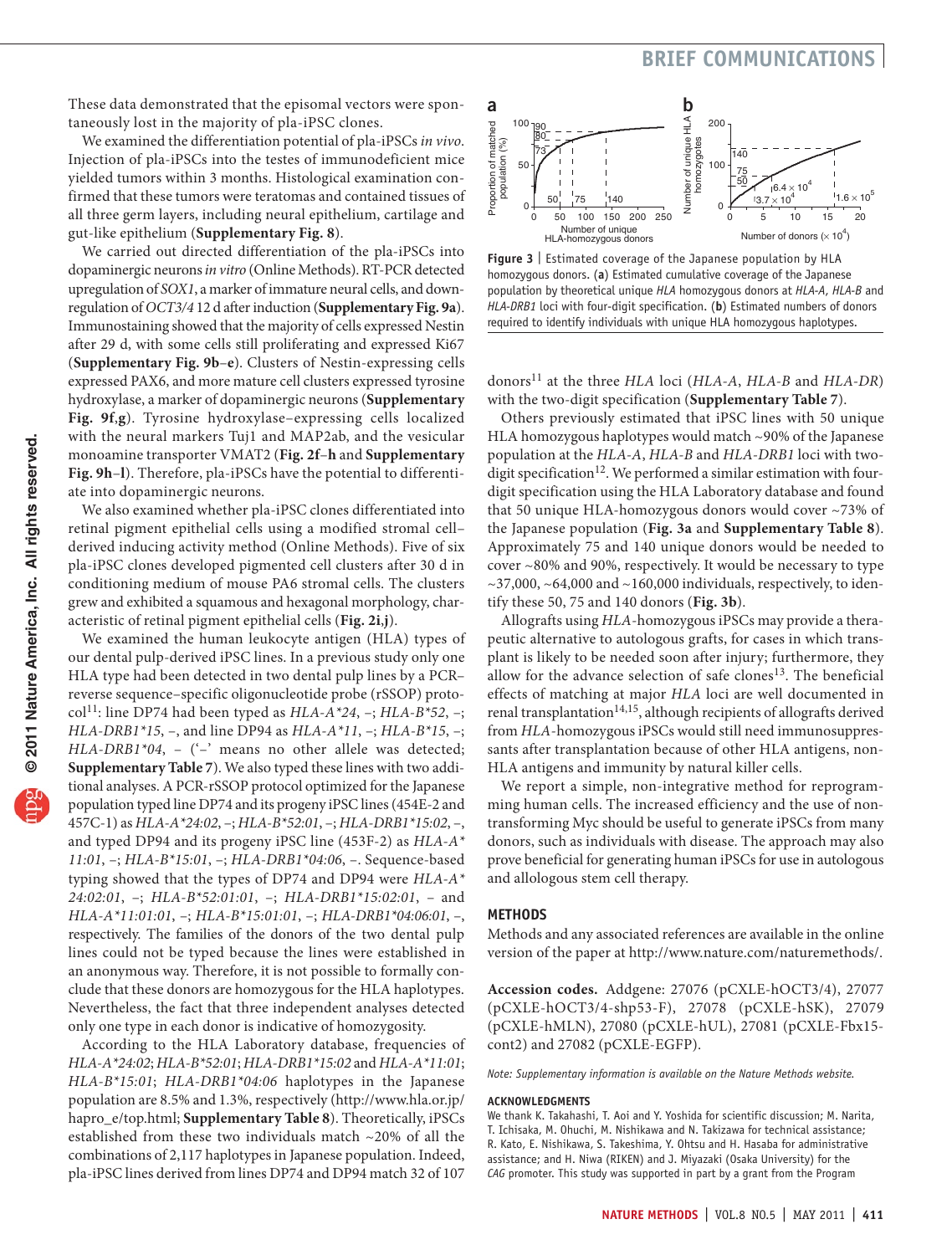## **brief communications**

for Promotion of Fundamental Studies in Health Sciences of National Institute of Biomedical Innovation, a grant from the Leading Project of Ministry of Education, Culture, Sports, Science and Technology (MEXT), a grant from Funding Program for World-Leading Innovative Research and Development on Science and Technology (FIRST Program) of Japan Society for the Promotion of Science, Grants-in-Aid for Scientific Research of Japan Society for the Promotion of Science and MEXT (to S.Y.) and Senri Life Science Foundation (to K.O.). H.H. is supported by a Japanese government (MEXT) scholarship.

### **AUTHOR CONTRIBUTIONS**

K.O. and S.Y. conceived the project and wrote the manuscript. K.O. constructed the vectors with H.H., M.N. and K. Tanabe, and conducted most of the experiments with Y.M., Y. S. and A.O. A.M. and J.T. carried out the differentiation experiment into dopaminergic neurons. S.O. and M.T. performed differentiation into retinal pigment epithelial cells. K. Tezuka., T.S. and T.K. established dental pulp cell lines. H.S. performed HLA haplotyping in Japanese population and supervised HLA analysis.

### **COMPETING FINANCIAL INTERESTS**

The authors declare competing financial interests: details accompany the full-text HTML version of the paper at [http://www.nature.com/naturemethods/.](http://www.nature.com/naturemethods/)

#### **Published online at http://www.nature.com/naturemethods/. Reprints and permissions information is available online at http://www.nature. com/reprints/index.html.**

- <span id="page-3-2"></span>1. Okita, K., Ichisaka, T. & Yamanaka, S. *Nature* **448**, 313–317 (2007).
- <span id="page-3-3"></span>2. Zhou, W. & Freed, C.R. *Stem Cells* **27**, 2667–2674 (2009).
- <span id="page-3-4"></span>3. Fusaki, N., Ban, H., Nishiyama, A., Saeki, K. & Hasegawa, M. *Proc. Jpn. Acad. B* **85**, 348–362 (2009).
- <span id="page-3-5"></span>4. Woltjen, K. *et al. Nature* **458**, 766–770 (2009).
- <span id="page-3-6"></span>5. Jia, F. *et al. Nat. Methods* **7**, 197–199 (2010).
- <span id="page-3-7"></span>6. Yu, J. *et al. Science* **324**, 797–801 (2009).
- <span id="page-3-8"></span>7. Kim, D. *et al. Cell Stem Cell* **4**, 472–476 (2009).
- <span id="page-3-9"></span>8. Warren, L. *et al. Cell Stem Cell* **7**, 618–630 (2010).
- <span id="page-3-0"></span>9. Hong, H. *et al. Nature* **460**, 1132–1135 (2009).
- <span id="page-3-1"></span>10. Nakagawa, M., Takizawa, N., Narita, M., Ichisaka, T. & Yamanaka, S. *Proc. Natl. Acad. Sci. USA* **107**, 14152–14157 (2010).
- <span id="page-3-10"></span>11. Tamaoki, N. *et al. J. Dent. Res.* **89**, 773–778 (2010).
- <span id="page-3-11"></span>12. Nakatsuji, N., Nakajima, F. & Tokunaga, K. *Nat. Biotechnol.* **26**, 739–740 (2008).
- <span id="page-3-12"></span>13. Tsuji, O. *et al. Proc. Natl. Acad. Sci. USA* **107**, 12704–12709 (2010).
- 14. Takemoto, S.K., Terasaki, P.I., Gjertson, D.W. & Cecka, J.M. *N. Engl. J. Med.* **343**, 1078–1084 (2000).
- 15. Aydingoz, S.E. *et al. Hum. Immunol.* **68**, 491–499 (2007).

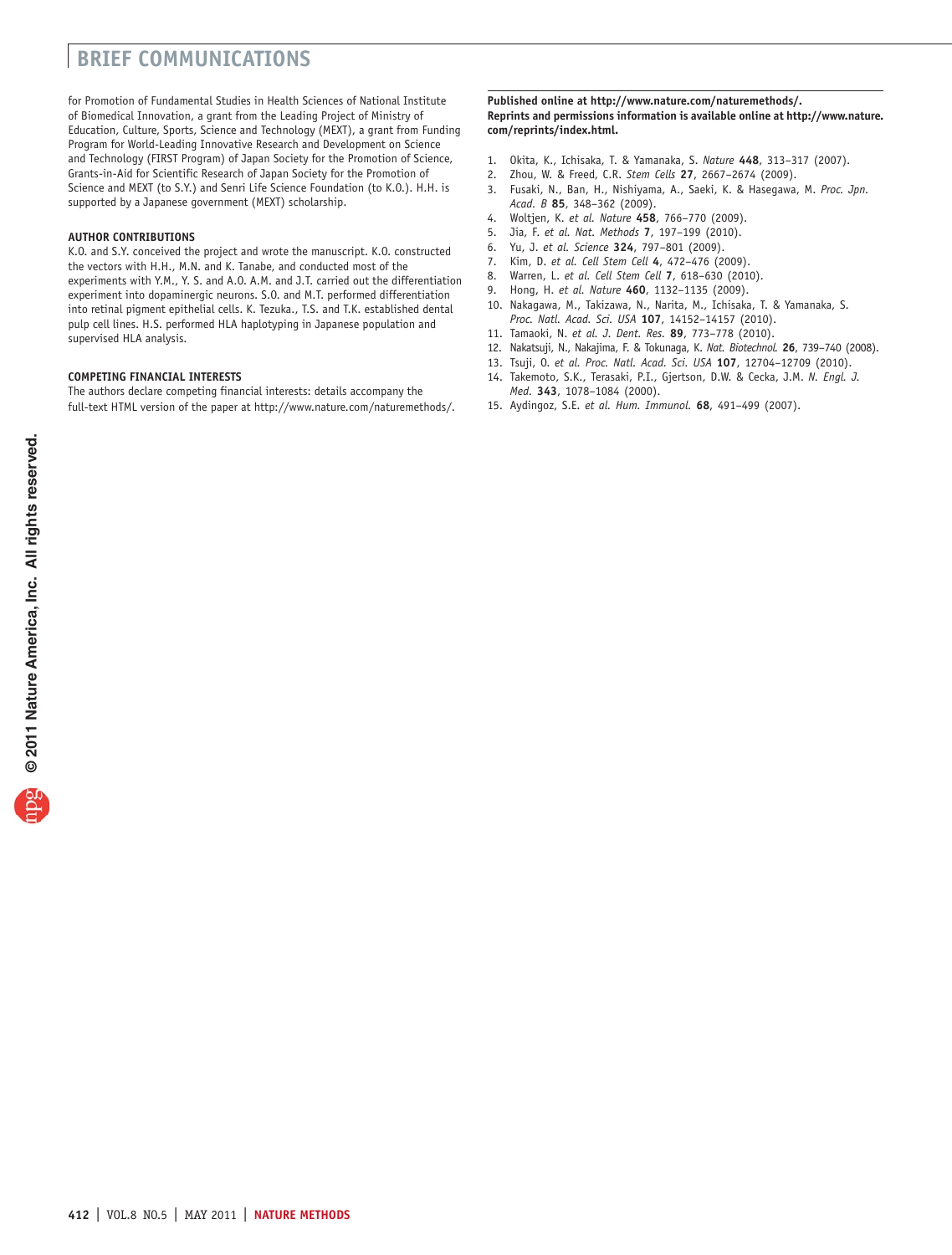### **ONLINE METHODS**

**Cell culture.** Human fibroblasts HDF1419, HDF1388, HDF1429, HDF1377, HDF1437 and HDF1554 were purchased from Cell Applications, and TIG121, TIG120, TIG114 and TIG107 were obtained from the Japanese Collection of Research Bioresources. Human fibroblasts were cultured in DMEM (Nacalai Tesque) supplemented with 10% FCS (Invitrogen). Human dental pulp (DP) cells were established from human third molars as described previously<sup>11</sup> and were maintained in mesenchymal stem cell growth medium (MSCGM; Lonza). Human ESC lines (KhES-1 and KhES-3) were obtained from Kyoto University. H1 and H9 were from WiCell Research Institute. Mouse embryonic fibroblasts (MEFs) were isolated from embryonic day 13.5 embryos of C57BL/6 mice. All mice used in this study were bred and killed appropriately following code of ethics of animal research committee in Kyoto University. MEF and mouse embryonic fibroblast cell line (SNL) cells<sup>16</sup> were cultured in DMEM supplemented with 7% (v/v) FCS, 2 mM L-glutamine and 50 units and 50 mg ml−1 penicillin and streptomycin, respectively. Established iPSCs and ESCs were maintained on mitomycin C–treated SNL cells in primate ESC medium (ReproCELL) containing 4 ng ml−1 of bFGF (Wako) as described previously<sup>17</sup>.

**Vector construction.** Efficient transgene expression was achieved by inserting the woodchuck hepatitis post-transcriptional regulatory element (*WPRE*) upstream of the polyadenylation signal of pCX-EGFP[18](#page-5-2). The episomal cassette was transferred from pCEP4 (Invitrogen). The *EBNA-1* sequence (EcoRI and MfeI sites) was flanked by two *loxP* sequences, and the *loxP*–*EBNA-1*–*loxP*–*OriP* cassette was then digested with BamHI and BglII and inserted into the BamHI site of pCX-EGFP containing the *WPRE*. This episomal vector was designated pCXLE-EGFP.

Human cDNAs encoding *OCT3/4*, *SOX2*, *KLF4*, *c-MYC*, *L-MYC*, *NANOG* and *LIN28* were amplified by PCR and cloned into pCR2.1 (Invitrogen). The translation termination codons of *SOX2*, *c-MYC*, *L-MYC* or *LIN28* were replaced with a BamHI site and then were also cloned into pCR2.1. The cDNAs without a translation termination codon were thereafter ligated with *2A* self-cleavage sequences in pBS-2A<sup>[19](#page-5-3)</sup> with appropriate restriction enzymes to generate pBS–cDNA–2A. *c-MYC*–*2A* was digested with NotI and BspHI and was ligated into the NotI and NcoI sites of pBS-LIN28-2A in the same reading frame to generate the *c-MYC*–*LIN28*–*NANOG* cassette. These *cDNA*–*2A* or *c-MYC*– *2A*–*LIN28*–*2A* constructs were then ligated to another cDNA or *NANOG* in pCR2.1 with the translation termination codon in the same reading frame using appropriate restriction enzymes. These cDNA-*2A*-cDNA-stop or *c-MYC*–*2A*–*LIN28*–*2A*–*NANOG*–stop constructs were then inserted into the EcoRI site of pCXLE-EGFP. pCXLE-hOCT3/4-shp53 was constructed by inserting an shRNA expression cassette for *p53*, driven by the mouse *U6* promoter, into the BamHI site of pCXLE-hOCT3/4. The pCXLE-Fbx15 cont2 was generated by inserting the *FBXO15* cDNA into pCXLE-EGFP. Episomal vectors described previously<sup>6</sup> were obtained from Addgene (20922–20927).

**Generation of iPSCs with episomal vectors.** HDF and DP cells were cultured in DMEM supplemented with 10% FBS and mesenchymal stem cell growth medium (MSCGM), respectively. Three micrograms of expression plasmid mixtures were electroporated into  $6 \times 10^5$  HDF or DP cells with Microporator (Invitrogen) with a 100-µl kit according to the manufacturer's instructions. The plasmid mixtures used in the experiments are shown in **Supplementary Table 2**. Conditions used were 1,650 V, 10 ms, 3 time pulses for HDF, and 1,800 V, 20 ms, 1 time pulse for DP cells. The cells were trypsinized 7 d after transduction, and  $1 \times$ 105 cells were re-plated onto 100-mm dishes covered with an SNL or MEF feeder layer. The culture medium was replaced the next day with primate ESC medium containing bFGF. The colonies were counted 26–32 d after plating, and those colonies similar to human ESCs were selected for further cultivation and evaluation. The pla-iPSC clones used in this study are summarized in **Supplementary Table 9**.

**Characterization of pla-iPSC clones.** Isolation of total RNA, RT-PCR of marker gene expression, DNA microarray, bisulfite genomic sequencing and teratoma formation were performed as previously described<sup>[17](#page-5-1)</sup>. The primer sequences used in this study are shown in **Supplementary Table 10**. The chromosomal G-band analyses were performed at the Nihon Gene Research Laboratories. Short tandem repeat analyses were performed at Bex Co.; briefly, genomic DNAs were amplified by the PowerPlex 16 system (Promega) and were then analyzed with an ABI PRISM 3100 genetic analyzer and the GeneMapper v3.5 software program (Applied Biosystems). Differentiation of pla-iPSC clones into dopaminergic neurons was performed using the serum-free culture of embryoid body–like aggregates (SFEB) method combined with double SMAD inhibition by a BMP antagonist and an Activin/Nodal inhibitor as described elsewhere<sup>20</sup>. In vitro directed differentiation into retinal pigment epithelial cells was performed with the modified stromal cell–derived inducing activity method<sup>21,22</sup>. Briefly, pla-iPSCs were collected with trypsin and collagenase IV, and were treated with inhibitors for WNT and Nodal signaling under serum-free conditions. The cells were then maintained in PA6-conditioning medium for maturation.

**Episomal copy-number detection.** Cells cultured in 60-mm dishes were collected with a cell scraper after removing feeder cells by treatment with dissociation solution consisting of 0.25% trypsin, 1 mg ml<sup>-1</sup> collagenase, 1 mM CaCl<sub>2</sub> and 20% KSR in PBS. The cells were then placed into tubes and centrifuged, and the cell pellets were lysed with 200 µl of lysis solution, containing 1× Ex Taq buffer (Takara) and 167 µg ml−1 proteinase K. The lysates were incubated at 55 °C for 3 h, and proteinase K was inactivated at 95 °C. The lysates were used for quantitative PCR analysis. The pCXLE-hFbx15-cont2 plasmid was used to generate a standard curve to determine the correlation between copy number and threshold cycle (Ct) values for *FBXO15* or *EBNA-1*. Then the copy number of *FBXO15* and *EBNA-1* in each iPSC sample was estimated from the observed Ct values. The cell number in each reaction was estimated by dividing the estimated copy number of *FBXO15* by two since each cell had two *FBXO15* alleles. One reaction included up to  $1.2 \times 10^4$  cells. The total copy number of *EBNA-1* was measured in  $~5 \times 10^4$  cells by repeating six or seven reactions.

**HLA typing and estimation of coverage.** HLA typing of 107 DP cell lines was performed with the PCR-reverse sequence specific oligonucleotide probe (rSSOP) method using LABType SSO